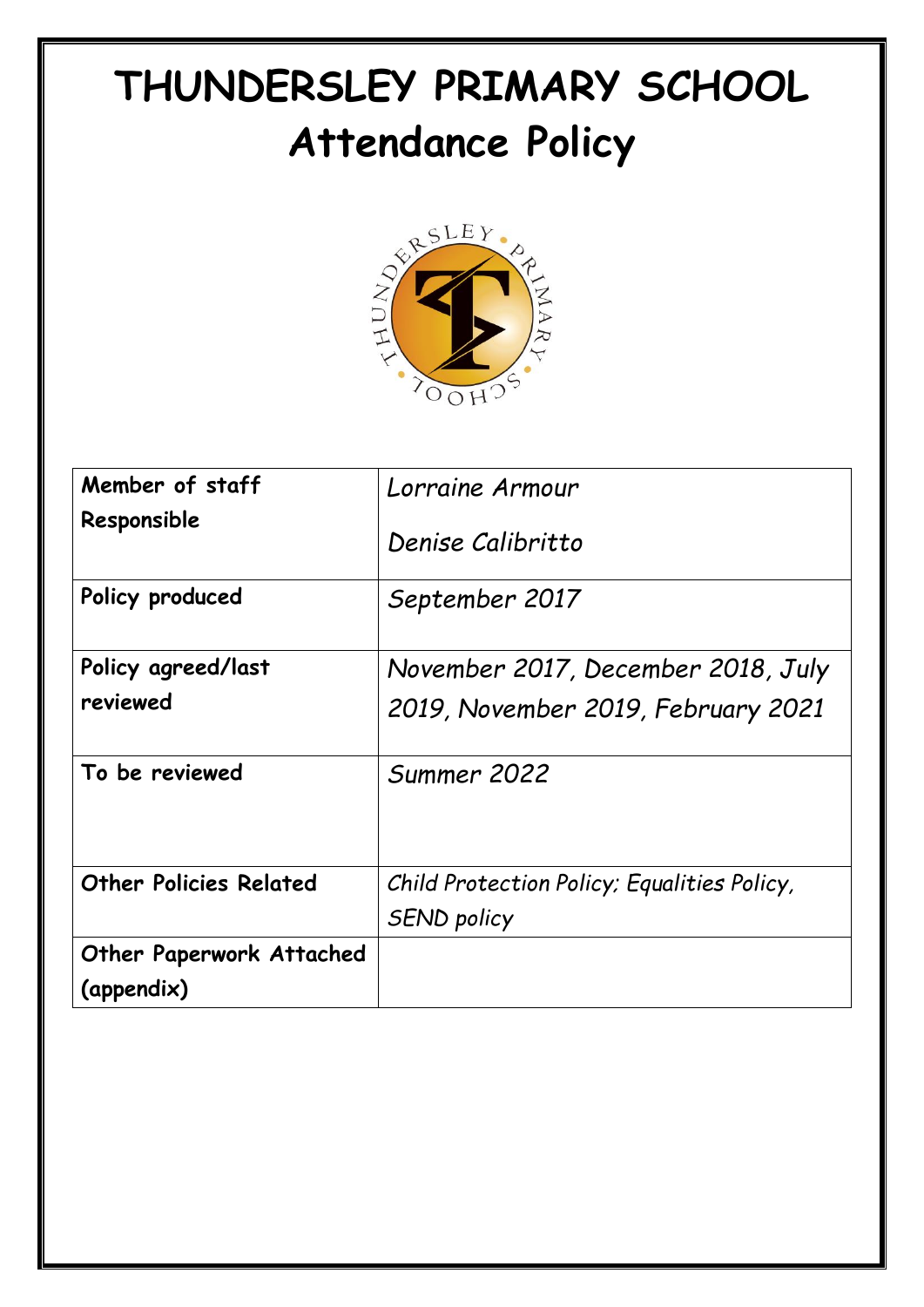Thundersley Primary School recognises that positive behaviour and good attendance are essential in order to raise standards of pupil attainment and to give every child/young person the best educational experience possible.

This policy is written with the above statement in mind and underpins our school ethos to:

- promote children's welfare and safeguarding
- ensure every pupil has access to the full time education to which they are entitled
- ensure that pupils succeed whilst at school
- ensure that pupils have access to the widest possible range of opportunities at school, and when they leave school

For our children to gain the greatest benefit from their education it is vital that they attend regularly and be at school, on time, every day the school is open unless the reason for the absence is unavoidable. **It is a rule of this school that pupils must attend every day, unless there are exceptional circumstances and it is the headteacher, not the parent, who can authorise the absence.**

Any absence affects the pattern of a child's schooling and regular absence will seriously affect their learning. Any pupil's absence or late arrival disrupts teaching routines and so may affect the learning of others in the same class. Ensuring a child's regular attendance at school is a parental responsibility and permitting absence from school without a good reason creates an offence in law and may result in prosecution.

This policy seeks to ensure that all parties involved in the practicalities of school attendance are aware and informed of attendance matters in school and to outline the school's commitment to attendance matters. It details the responsibilities of individuals and groups involved and the procedures in place to promote and monitor pupil attendance.

Our policy aims to raise and maintain levels of attendance by:

- Promoting a positive and welcoming atmosphere in which pupils feel safe, secure and valued.
- Raising awareness of the importance of good attendance and punctuality
- Ensuring that attendance is monitored effectively and reasons for absences are recorded promptly and consistently.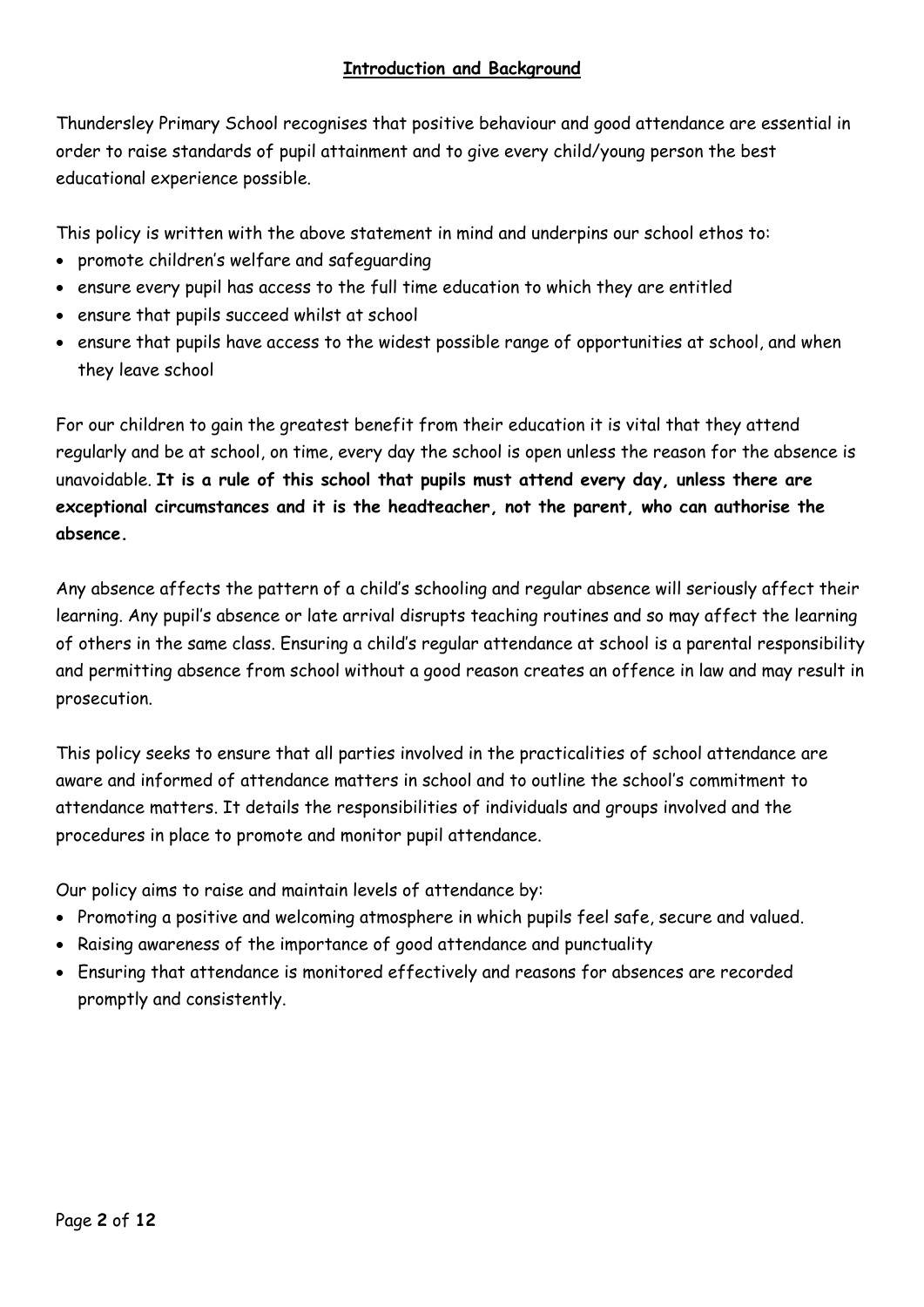## **Promoting Regular Attendance**

Helping to create a pattern of regular attendance is the responsibility of parents, pupils and all members of school staff.

To help us all to focus on this we will:

- Give parents/carers details on attendance in our newsletters
- Report to parents/carers annually on their child's attendance with the annual school report and update them at parent consultations meetings
- Contact parents/carers should their child's attendance fall below 95%
- Celebrate excellent attendance by displaying and reporting individual and class achievements
- Reward good or improving attendance

# **Understanding Types of Absence**

Every half-day absence from school has to be classified by the school (not by the parent/carer), as either AUTHORISED or UNAUTHORISED. This is why information about the cause of any absence is always required. Each half-day is known as a 'session'

**Authorised absences** are mornings or afternoons away from school for a good reason like illness (although you will be asked to provide medical evidence for your child before this can be authorised), medical or dental appointments which unavoidably fall in school time, emergencies or other unavoidable cause.

**Unauthorised absences** are those which the school does not consider reasonable and for which no 'leave' has been given. This type of absence can lead to the Local Authority using sanctions and/or legal proceedings. Unauthorised absence includes:

- Parents/carers keeping children off school unnecessarily e.g. because they had a late night or for non-infectious illness or injury that would not affect their ability to learn.
- Absences which have not been properly explained
- Children who arrive at school too late to get a mark on the attendance register
- Shopping trips
- Looking after other children or children accompanying siblings or parents to medical appointments
- their own or family birthdays
- Holidays taken during term time without leave- 5 days unauthorised absence will lead to a penalty notice being triggered by the Local Authority
- Day trips
- Other leave of absence in term time which has not been agreed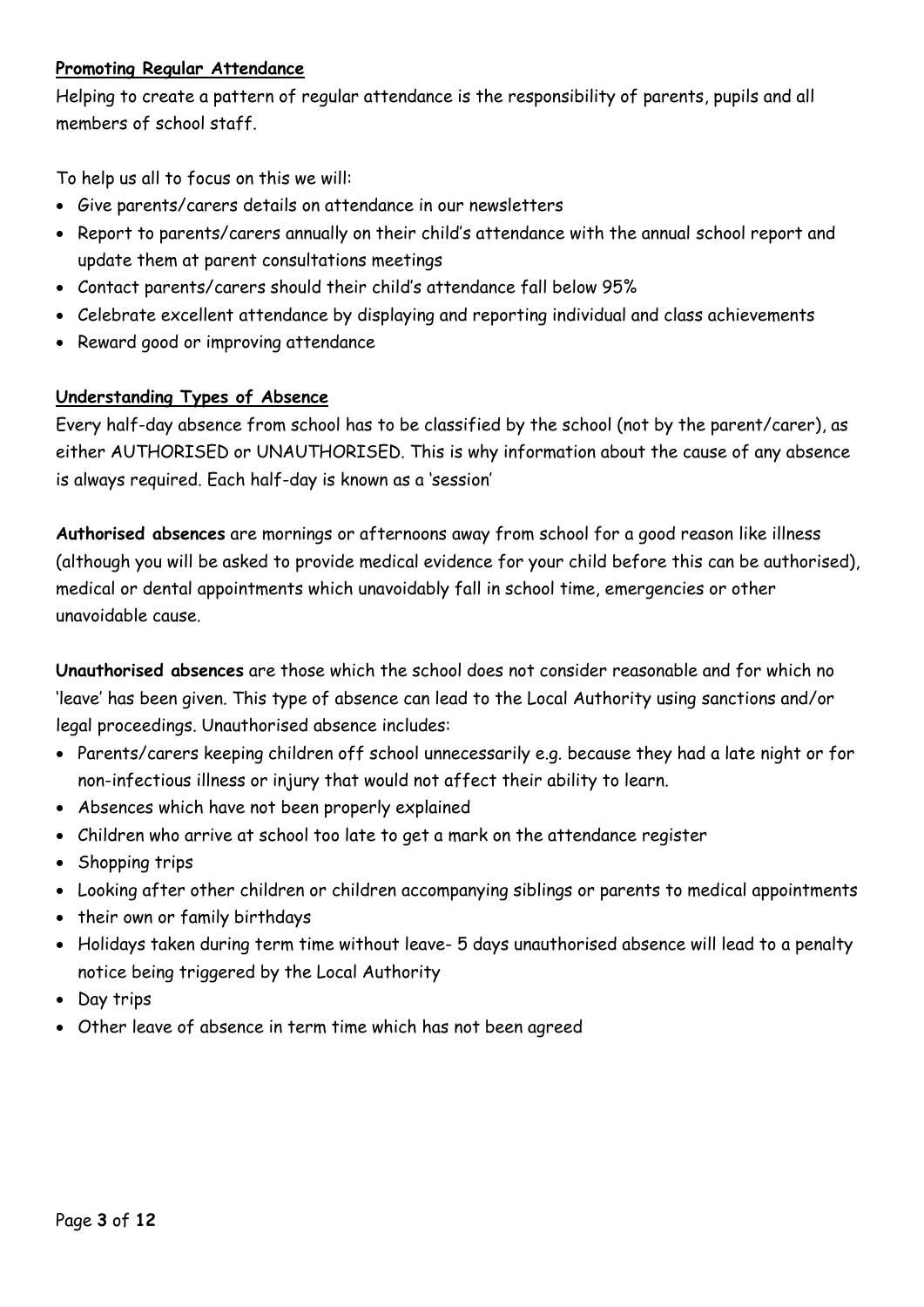## **School Attendance and the Law**

**There is no longer any entitlement in law for pupils to take time off during the term to go on holiday.** In addition, the Supreme Court has ruled that the definition of regular school attendance is "in accordance with the rules prescribed by the school".

The Education (Pupil Registration) (England) Regulations 2006 were amended in September 2013. All references to family holidays and extended leave have been removed. The amendments specify that headteachers may not grant any leave of absence during term time unless there are "exceptional circumstances" and they no longer have the discretion to authorise up to ten days of absence each academic year.

It is a rule of this school that a leave of absence shall not be granted in term time unless there are reasons considered to be exceptional by the headteacher, irrespective of the child's overall attendance. Only the headteacher or his/her designate may authorise such a request and all applications for a leave of absence must be made in writing on the prescribed form provided by the school. Where a parent removes a child when the application for leave was refused or where no application was made to the school, the issue of a penalty notice may be requested by this school.

## **We will not agree leave during term time:**

- At any time in September. This is very important as your child needs to settle into their new class as quickly as possible.
- During assessment and test periods in the school's calendar affecting your child.
- When a pupil's attendance record already includes any level of unauthorised absence or they have already been granted authorised leave within that academic year.

Whilst any child may occasionally have time off school because they are ill, sometimes they can be reluctant to attend school. Any problems with regular attendance are best sorted out between the school, the parents and the child. If a parent thinks their child is reluctant to attend school then we will work with that family to understand the root problem and provide any necessary support. We can use outside agencies to help with this such as the School Nurse, Local Authority Officers or our Family Support Worker.

# **Persistent Absenteeism (PA)**

A pupil is defined by the Government as a **'persistent absentee'** when they miss 10% or more schooling across the school year for whatever reason. Absence at this level will cause considerable damage to any child's education and we need a parent/carer's fullest support and co-operation to tackle this.

Page **4** of **12** We monitor all absence, and the reasons that are given, thoroughly. If a child is seen to have reached the PA mark or is at risk of moving towards that mark we will inform the parent/carer. PA pupils are tracked and monitored carefully. We also combine this with academic tracking where absence affects attainment. All our PA pupils and their parents are subject to a school based meeting and the plan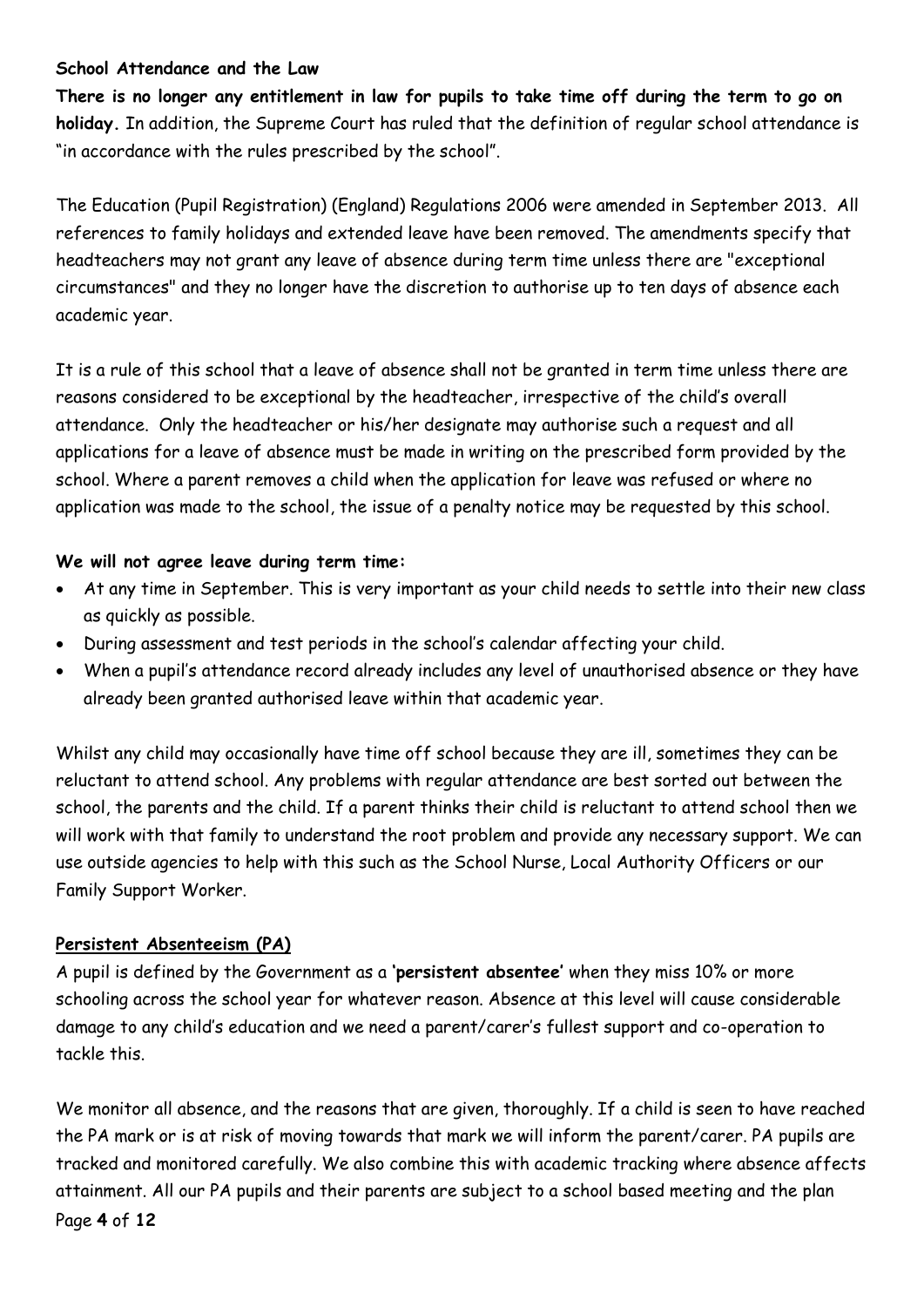may include: allocation of additional support through the School Nurse, BATIC Counselling Service, Local Attendance Adviser, Local Authority, Family Solutions or Social Care. We may also use individual incentive programmes, individual targets and participation in group activities to support us in raising attendance.

## **Absence Procedures**

# **If a child is absent from school the parent/carer must follow the following procedures:**

- Contact the school on the first day of absence before *9.30 am*.
- Ensure that your child returns to school as soon as possible with a note stating the reason for the absence
- Ensure that your child returns to school as soon as possible and you provide any medical evidence if requested to support the absence.

# **If your child is absent we will:**

- Telephone or text you on the first day of absence if we have not heard from you. If we cannot contact the first emergency contact, we will contact the  $2^{nd}$  contact number and if this is not successful, we may contact the police.
- Write to you or text you if your child's attendance is below *95%.*
- Invite you in to school to discuss the situation with our Assistant Headteacher, Mrs Armour and Attendance Officer, Mrs Calabritto or Headteacher if absences persist.
- Refer the matter to the Local Authority to request a formal School Attendance Meeting if attendance deteriorates following the above actions.

# **Medical evidence**

There may be times, if we the school is concerned about a child's attendance due to sickness, when parents/ carers will be asked to provide medical evidence.

The following are examples of acceptable written evidence for sickness absence:

- Appointment cards/letters
- Evidence from a pharmacist
- Texts/emails from GP/Surgery
- Prescription certificate
- Medication bottle

If there is an extensive period of absence due to medical reasons the school or the Education Welfare Officer may ask for the permission of the parent/carer to contact the child's GP to confirm that the medical condition prevents the child from attending school and to establish a possible return date for the child.

# **The Local Authority**

Page **5** of **12** Parents are expected to contact school at an early stage and to work with the staff in resolving any problems together. This is nearly always successful. If difficulties cannot be sorted out in this way, the school may refer the child to the Local Authority. Local Authority Officers work with schools, families and other professionals to reduce persistent absence and improve overall attendance. If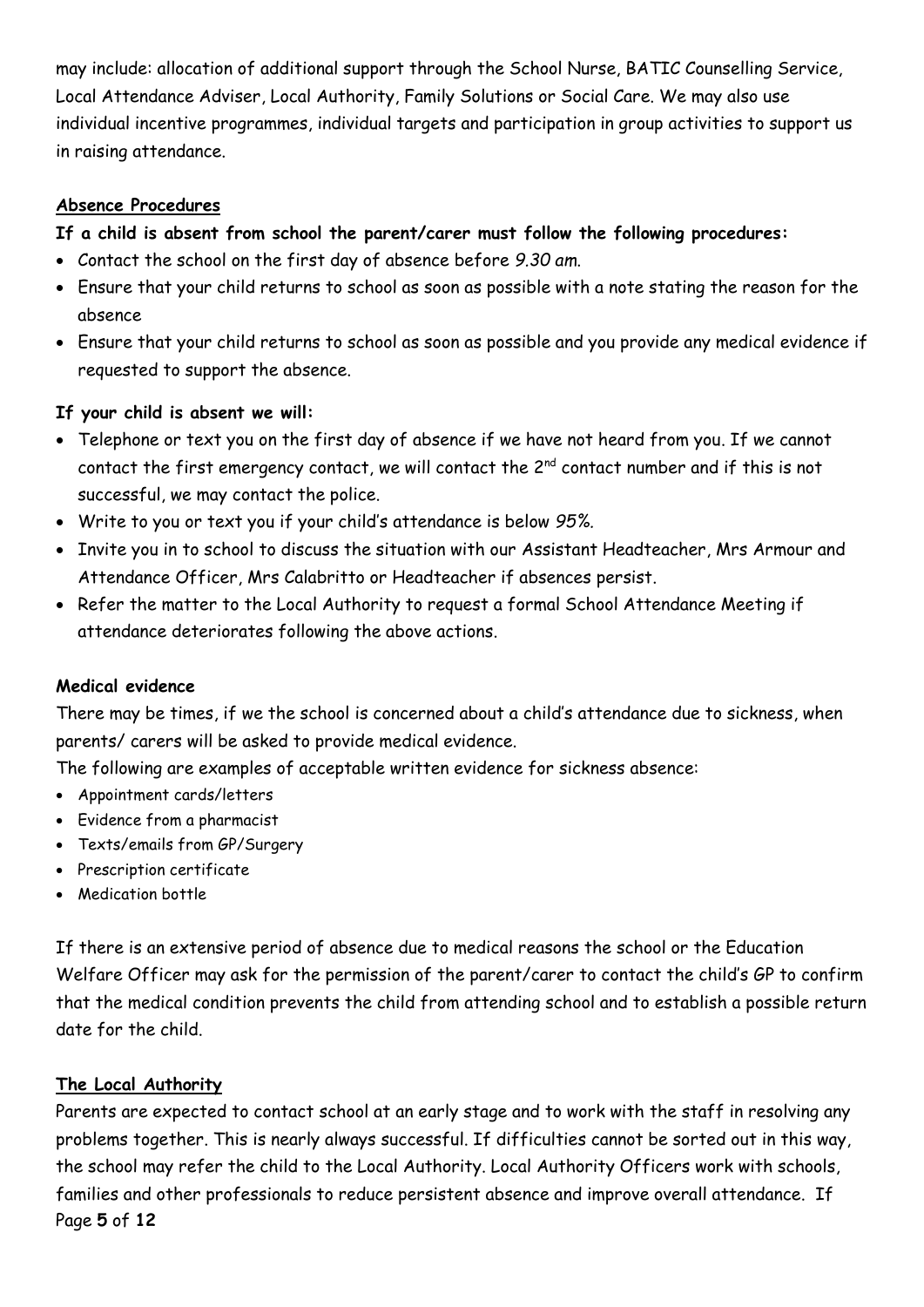attendance does not improve, legal action may be taken in the form of a Penalty Notice (see Annex A for the Essex Code of Conduct), prosecution in the Magistrates Court

## **Lateness**

Poor punctuality is not acceptable. If a child misses the start of the day they can miss work and do not spend time with their class teacher getting vital information and news for the day. Late arriving pupils also disrupt lessons, can be embarrassing for the child and can also encourage absence. Good time-keeping is a vital life skill which will help our children as they progress through their school life and out into the wider world.

## **How we manage lateness:**

The school day starts at **8.45 am (8:55 am for EYFS & KS1)** when children can begin to come into school. Registers are taken at **8.55 am (9.05 am for EYFS & KS1)** and your child will receive a late mark if they are not in by that time. Children arriving **after 8.55 am (9.05 am EYFS & KS1)** are required to come in to school via the school office, accompanied by a parent or carer. The parent/carer will sign them into our 'Late Book' and provide a reason for their lateness.

At *9.30am* the registers will be closed. In accordance with the Regulations, if your child arrives after that time they will receive a 'U' mark that shows them to be on site, but this will **not** count as a present mark and it will mean they have an unauthorised absence. This may mean that you could face the possibility of a Penalty Notice if the problem persists. If your child has a persistent late record you will be asked to meet with the Assistant Headteacher / Attendance Officer, but you can approach us at any time if you are having problems getting your child to school on time. We expect parents and staff to encourage good punctuality by being good role models to our children and celebrate good class and individual punctuality.

If leave of absence is authorised, the school will not provide work for children to do during their absence. Parents are however advised to read with their children and encourage them to write a diary while they are away.

# **Deletion from Roll**

For any pupil leaving Thundersley Primary School, other than at the end of year 6, parents/carers are required to inform us of this at the earliest opportunity and let us know the address of the pupil's new school or their new address. This information is essential to ensure that we know and safeguard the whereabouts of all of our pupils.

# **Summary**

The school has a legal duty to publish its absence figures to parents and to promote attendance. Equally, parents have a duty to make sure that their children attend school, on time, every day.

*All school staff and the Governing Body are committed to working with parents and pupils as the best way to ensure as high a level of attendance as possible.*

Page **6** of **12**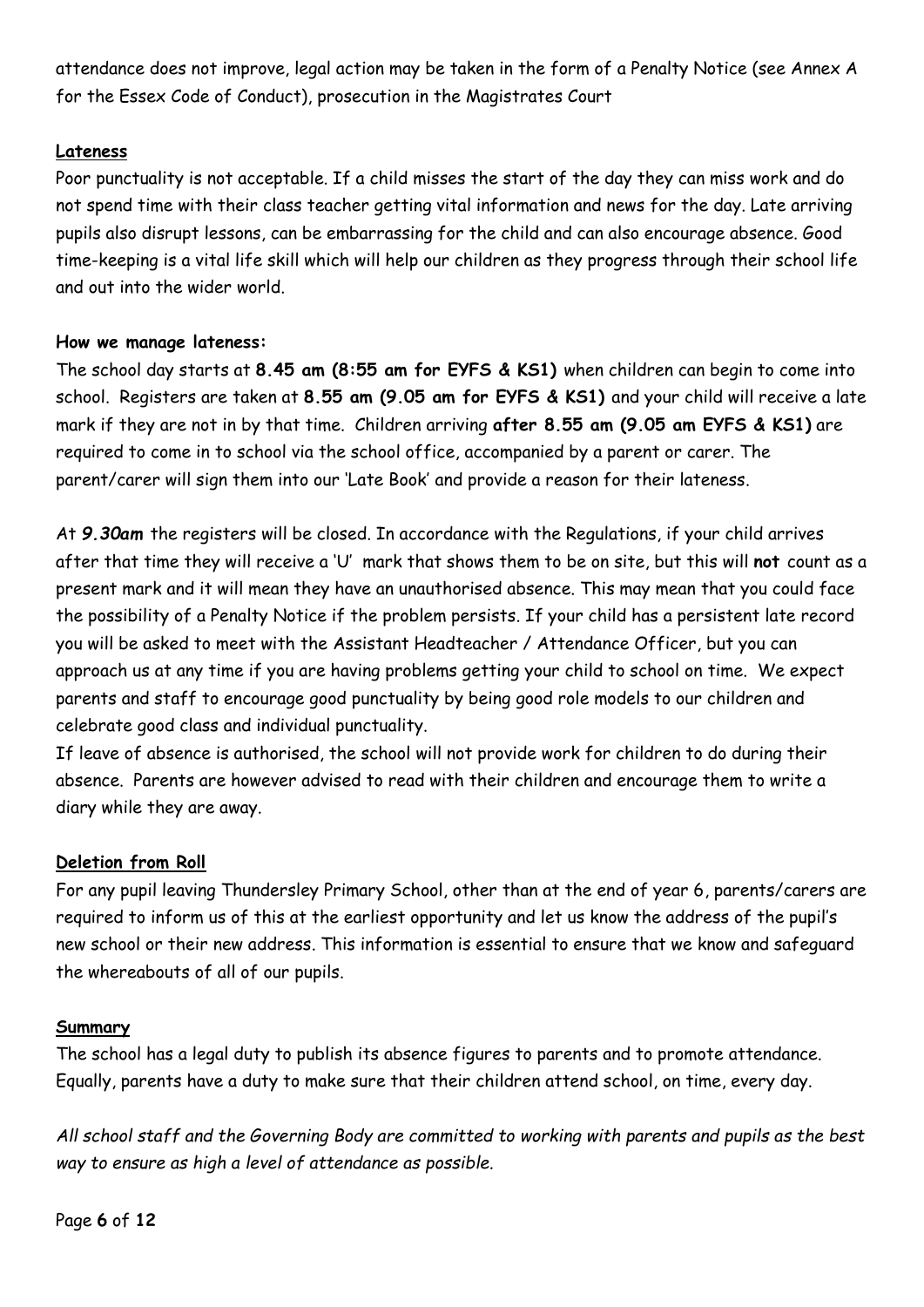# **ESSEX CODE OF CONDUCT PENALTY NOTICES FOR PARENTS OF TRUANTS AND PARENTS OF PUPILS EXCLUDED FROM SCHOOL ANTI-SOCIAL BEHAVIOUR ACT 2003 SECTION 23**

The purpose of this local code of conduct is to ensure that the powers are applied consistently and fairly across the Local Authority area to all Essex residents.

The Government requires Local Authorities to issue a code of conduct and any persons issuing Penalty Notices to a parent<sup>1</sup> must do so in accordance with this protocol. Essex County Council is legislatively responsible for administering the Penalty Notice scheme and will do so in accordance with a number of legislative and non-legislative requirements.

The Essex code has been agreed following consultation with;

- Essex County Council representatives Attendance Compliance Team and Essex Legal Services.
- Representatives from Governing Bodies and Headteachers of Essex Schools
- Essex Police
- Persons accredited under Essex Police's Community Safety Accreditation Scheme (CSAS)

The Code of Conduct is in accordance with the following legislation;

## **LEGISLATIVE FRAMEWORK FOR EDUCATION PENALTY NOTICES**

The legal framework governing school attendance and the responsibilities of parents of excluded pupils, schools and the LA is set out in a succession of acts, regulations and other guidance.

## **Education Act 1996**

Under Section 7 of the Act: the parent is responsible for making sure that their child of compulsory school age receives efficient full time education that is suitable to the child's age, ability and aptitude and to any special educational needs that the child may have, this can be by regular attendance at school, or otherwise (the parent can choose to educate their child themselves). If it appears to the LA that a child of compulsory school age is not receiving a suitable education, either by regular attendance at school or otherwise then they must begin procedures for issuing a School Attendance Order under Section 437 of the Education Act 1996.

If a child of compulsory school age who is registered at a school fails to attend the school regularly the parent is guilty of an offence under Section 444(1) of the Education Act 1996. In addition, if it can be proved that a parent knew of the child's non-attendance and failed to act, then they may be found guilty under Section 444(1 A). This offence (known as the higher or aggravated offence) can lead to a warrant being issued compelling a parent to attend court and conviction may result in a higher level fine and/or a custodial sentence.

On 6 April 2017, in the case of Isle of Wight Council v Platt [2017] UKSC 28, the Supreme Court ruled that the word 'regularly' means 'in accordance with the rules prescribed by the school.'

## **Anti-social Behaviour Act 2003**

 $1$  All those defined as a parent under Section 576 Education Act 1996 are parents for the purpose of these provisions. This means that all natural parents, whether they are married or not; any person who, although not a natural parent, has parental responsibility (as defined in the Children Act 1989) for a child or young person; and any person who, although not a natural parent, has care of a child or young person. Having care of a child or young person means that a person with whom the child lives and who looks after the child, irrespective of what their relationship is with the child, is considered to be a parent in education law. Parent means each and every parent coming within the definition (whether acting jointly or separately) and should not be taken to mean that provisions only apply to parent in the singular. As with prosecutions under Section 444 Education Act 1996 a penalty notice may be issued to each parent liable for the offence.

 $\overline{a}$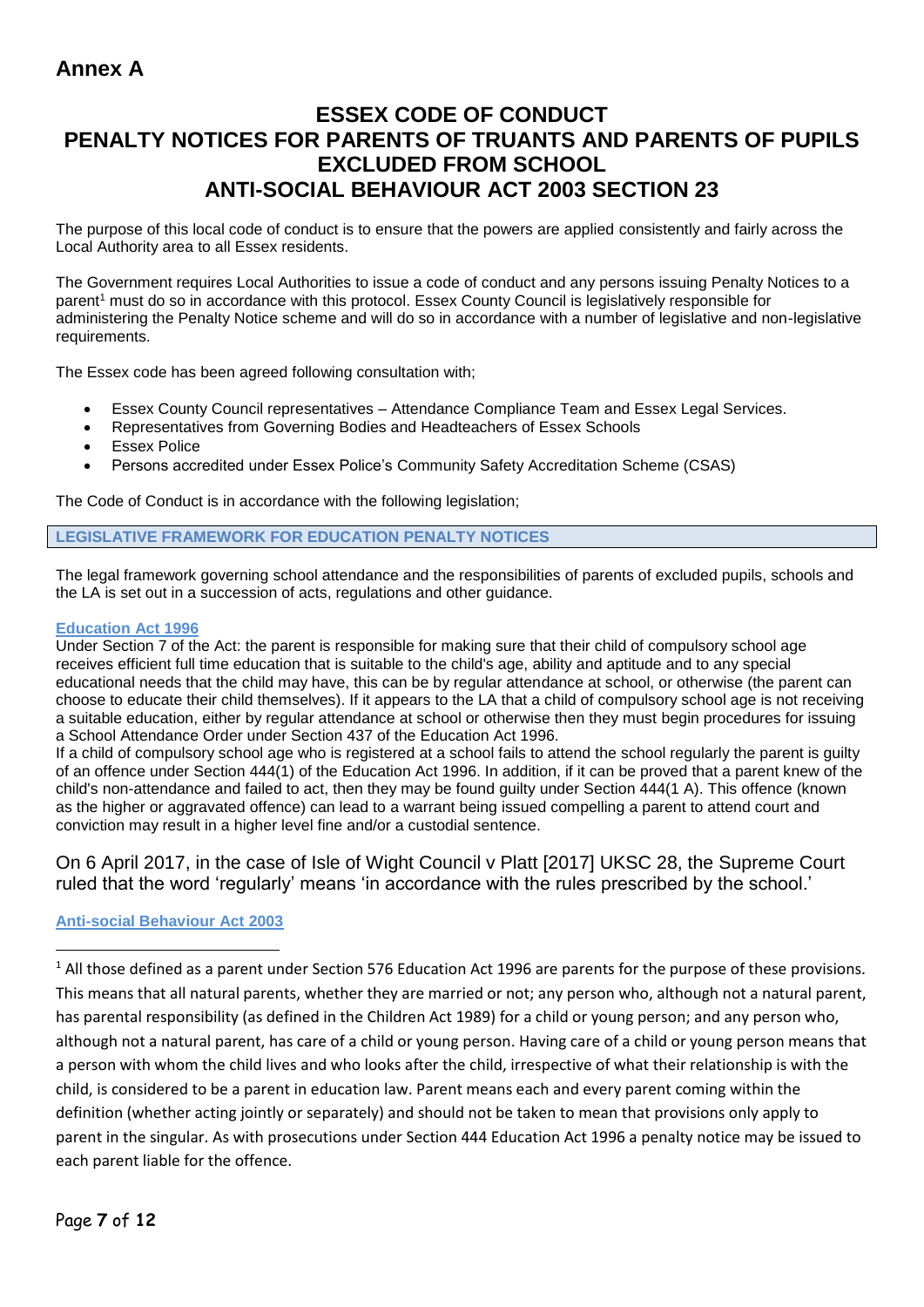## <http://www.legislation.gov.uk/ukpga/2003/38/contents>

The Act added two new sections (444A and 444B) to the Education Act. It introduced penalty notices as an alternative to prosecution under Section 444; the issuing of penalty notices is governed by:

- The Education (Penalty Notices) (England) Regulations 2007
- The Education (Penalty Notices) (England) (Amendment) 2013

<http://www.legislation.gov.uk/uksi/2013/757/contents/made>

**Children Act 1989** 

<http://www.legislation.gov.uk/ukpga/1989/41/section/36>

**Crime and Disorder Act 1998** 

<https://www.legislation.gov.uk/ukpga/1998/37/section/16>

**Education and Inspections Act 2006** 

<http://www.legislation.gov.uk/ukpga/2006/40/contents>

**The Education (Pupil Registration) (England) Regulations 2006 (Amended 2013)**

<http://www.legislation.gov.uk/uksi/2013/756/regulation/2/made>

## **AUTHORISATION TO ISSUE PENALTY NOTICES**

Primary responsibility for issuing penalty notices rests with the Local Authority (LA). It has been agreed that the Attendance Compliance Team, on behalf of Essex LA, will usually issue penalty notices. The Service will administer the scheme from any funds obtained as a result of issuing penalty notices.

Head Teachers (and Deputy Head Teachers and Assistant Head Teachers authorised by the head teacher) and police, and persons accredited by the community safety accreditation scheme are all able to issue the notices under the Act, although there is no requirement for them to do so.

In Essex it has been agreed that the Police and Head Teachers will not issue penalty notices to parents. Persons accredited through the Community Safety Accreditation Scheme<sup>2</sup> are authorised to do so.

## **CIRCUMSTANCES IN WHICH A PENALTY NOTICE MAY BE ISSUED**

Penalty Notices apply to pupils of statutory school age, which commences the term immediately following the child's 5<sup>th</sup> birthday and finishes on the last Friday in June of school year in which they turn 16.

Penalty notices will only be issued as a conclusion to a series of processes and when all attempts to address school attendance matters have been unsuccessful. If a previous Penalty Notice has been unsuccessful, rationale and justification should be provided as to why issuing another Penalty Notice would improve the attendance of the student. If schools are not aware of any previous or current legal interventions they must email [attendancecompliance@essex.gov.uk](mailto:attendancecompliance@essex.gov.uk) . A response will be sent within 3 working days. Parents cannot be penalised more than once for the same period of absence.

Domestic and European legislation and case law makes it clear that when serving a formal Notice in criminal proceedings, the recipient must be clearly and unambiguously identified. For the Purpose of issuing a Penalty Notice under this Code, the parent's first and last name must be cited on the Notice and any covering letter. Essex partners have agreed to use Penalty Notices for the following circumstances however the offence under s444 Education Act 1996 is the same whether issued for unauthorised leave of absence (ULA) or irregular school attendance (ISA):

<sup>1</sup> <sup>2</sup> Accredited companies at time of this publication are Attendance Solutions Essex, Aquinas School Attendance Provisions and NEMAT Support Services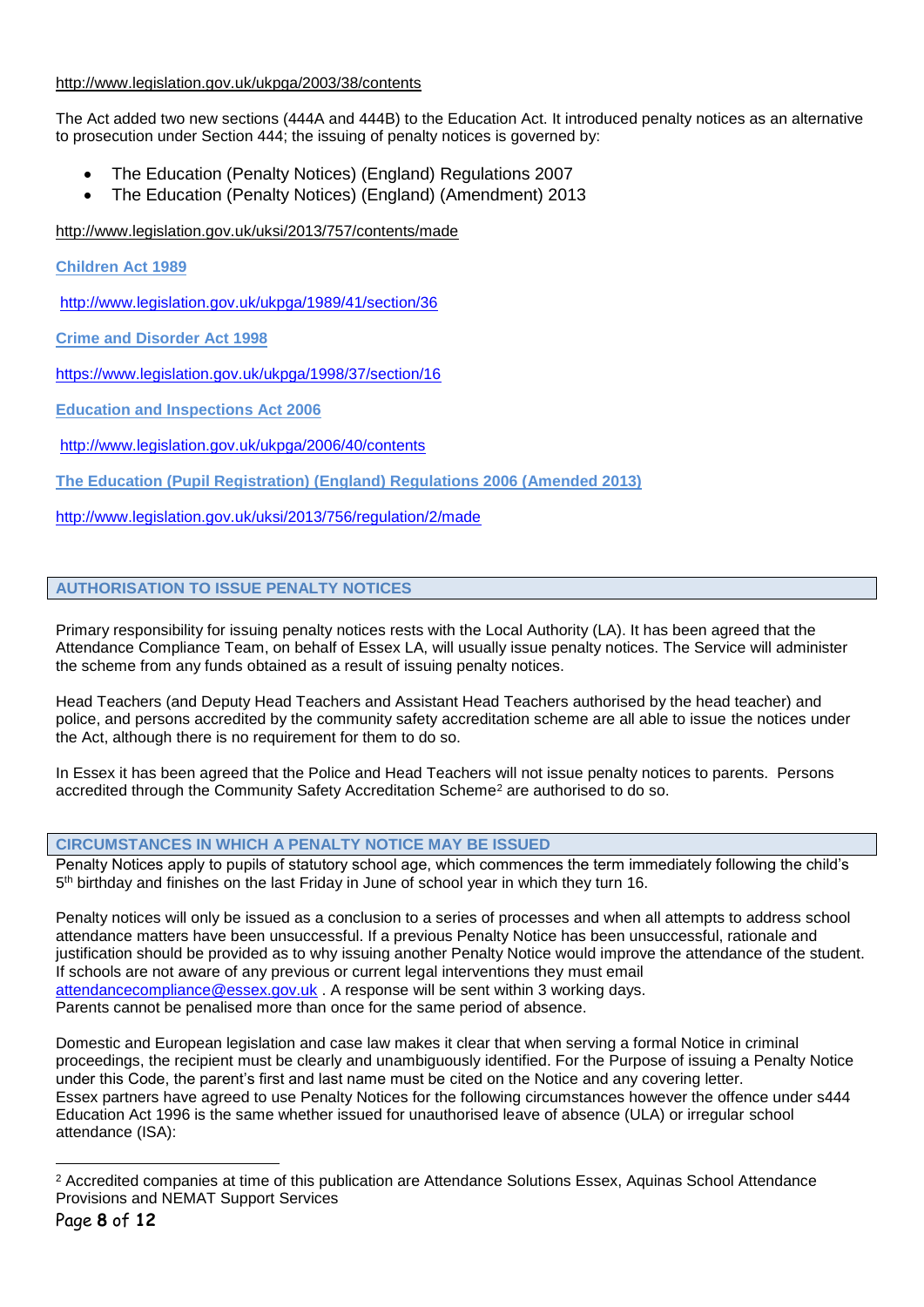## **Penalty notices for unauthorised leave of absence (ULA)<sup>3</sup>**

Penalty Notices may be issued where there have been at least 10 consecutive sessions of unauthorised absence for the purpose of a holiday, whereby a parent made an application to the School which the Head Teacher has deemed not for exceptional circumstances. In addition, a Penalty Notice may also be issued, whereby the parent did not submit a leave of absence request, however the school have reason to believe the absence was for the purpose of a holiday and should not be authorised as parent has not provided any additional evidence which the Head Teacher deems appropriate to support the absence.

In addition to the above criteria, due to the importance of pupils settling into school at the commencement of the school year, Penalty Notices may also be issued if there have been at least 6 consecutive sessions of unauthorised absence during the first two weeks of September due to a term-time holiday.

The Local Authority requests that for Penalty Notices to be issued, parents must be duly warned of the legal ramifications under separate cover if they remove their child from school for the purpose of a holiday. Schools/Academies must reference the use of Penalty Notices within their Attendance Policy which must be available to all parents/carers online and/or in hard copy within the school, accessible to parents to read. Schools should remind parents of the protocol regarding leave of absence during term time.

#### **Penalty Notices for Irregular School Attendance (ISA)**

Penalty Notices may be issued where there has been at least 10 sessions of unauthorised absence during the previous 10 school weeks.

Parents must have been issued with a Legal Action Warning Letter with accompanying Legal fact sheet and given opportunities to inform the school of any factors impacting on their ability to ensure their child attends school regularly. Warning letters are valid for 18 calendar weeks.

The Local Authority advises that the following template is used for irregular school attendance referrals as this has been specifically designed to enable the progression of cases if appropriate. This letter must be on headed paper from the school or accredited persons issuing the notice. The legal fact sheet must be included

[https://schools.essex.gov.uk/pupils/Attendance\\_Compliance/Documents/Legal%20Action%20Warning%20Letter%20f](https://schools.essex.gov.uk/pupils/Attendance_Compliance/Documents/Legal%20Action%20Warning%20Letter%20for%20schools.docx) [or%20schools.docx](https://schools.essex.gov.uk/pupils/Attendance_Compliance/Documents/Legal%20Action%20Warning%20Letter%20for%20schools.docx) .

Failure to adequately issue warning to parents may result in the Penalty Notice being withdrawn or not issued.

All penalty notice referrals or notifications from Accredited Persons must be sent via Essex County Council's online portal and all relevant pre-referral work in accordance with the Local Authority requirements must be uploaded alongside the referral/notification.

The Local Authority must be satisfied that the substantive offence in accordance with s.444 Education Act 1996 has been committed prior to issuing a Penalty Notice.

Evidence of attempts to address attendance concerns within the previous 8 weeks prior to requesting or notifying of a Penalty Notice must be submitted. Satisfactory evidence includes letters, notes of home visits, meetings, telephone calls etc.

N.B. *for ULA and ISA PN's consideration should always be given to whether it is appropriate to issue to absent parents.*

**Number of Penalty Notices which can be issued for Irregular school attendance/unauthorised leave of absence**

Discretion will be used to enable up to two penalty notices to be issued to each parent for each child within a twelve month period. If the law continues to be broken around school attendance the Attendance Compliance Team may instigate legal proceedings.

**Number of Penalty Notices which can be issued for pupils identified during a school attendance and exclusion sweep** 

1

<sup>3</sup> Truancy/unauthorised/irregular school attendance refers to absence from school without permission or good reason and the absence is unauthorised by the school.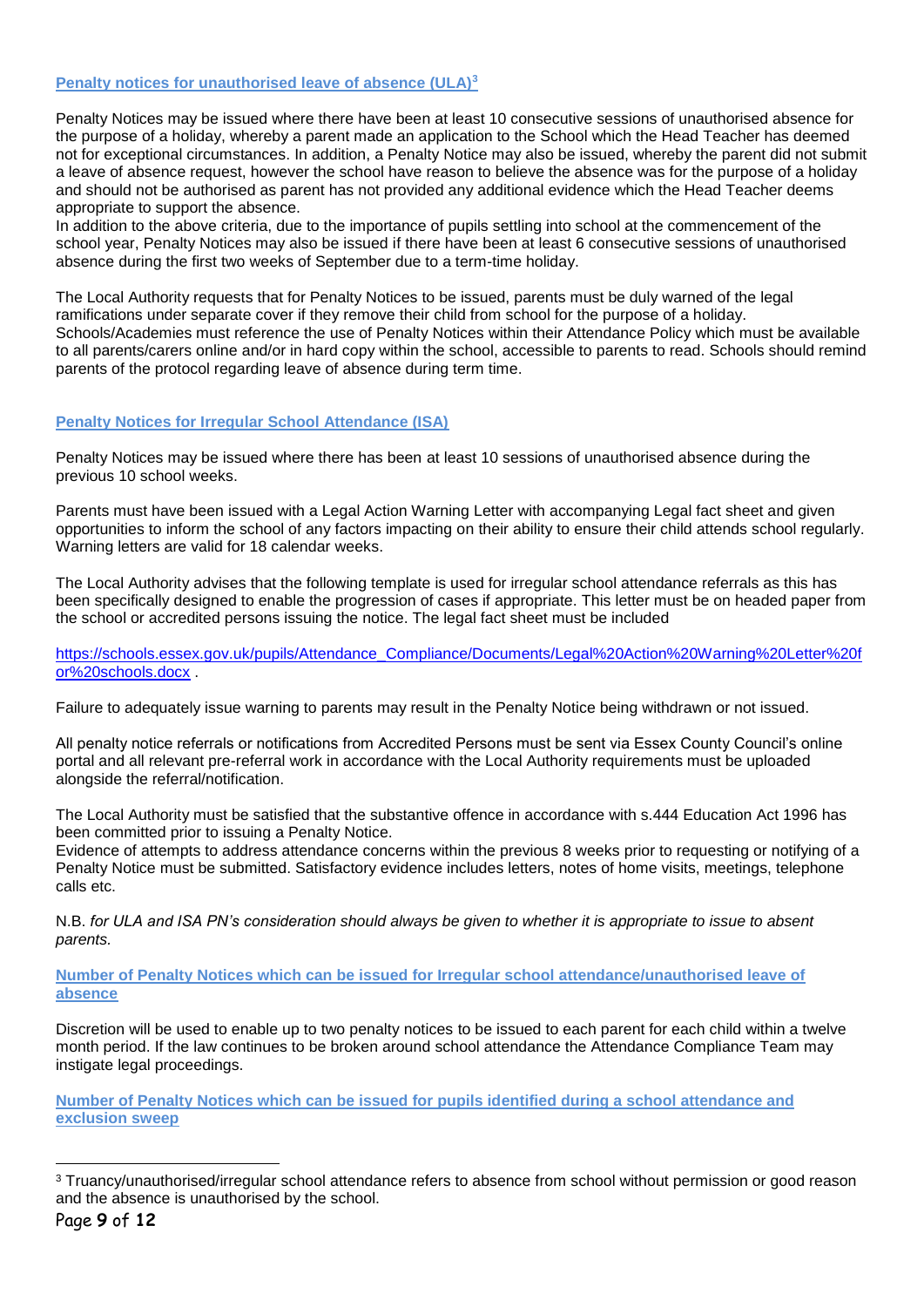School attendance and exclusion sweeps take place in Essex and children stopped are often with parents condoning the absence.

If the Head Teacher has not authorised the absence of a pupil stopped by a Local Authority Officer and Police Officer on a sweep and there has been at least 9 unauthorised absences for that pupil during the preceding 10 schools weeks, school will issue a legal action warning letter to the parent within 14 days. If there are any further unauthorised absences, during the following 18 calendar weeks a referral to the Attendance Compliance Team may be submitted for a Penalty Notice to be issued.

Essex will issue no more than two penalty notices to a parent in a twelve month period for pupils identified on a school attendance and exclusion sweep. If the law continues to be broken around school attendance the Attendance Compliance Team will instigate legal proceedings.

### **Excluded children**

When a child is excluded from school, the parent will be responsible for ensuring that their child is not found in a public place during normal school hours on the first five days of each and every fixed period or permanent exclusion. (Section 103 Education and Inspections Act)

The excluding school must have notified the parent informing them of their duty and warning that a penalty notice could be issued.

Where there is more than one person liable for the offence, a separate penalty notice may be issued to each person.

Where a pupil is present in a public place in the first five days of a fixed period exclusion the Essex Local Authority would issue a penalty notice if the school is in their area. Where the child has been permanently excluded, it would be the authority where the child resides.

**Number of penalty notices which can be issued for exclusion**

Essex will issue a maximum of 2 penalty notices per parent for each child during a 12 month period.

**Number of penalty notices which can be issued for unauthorised leave of absence** 

Essex will issue no more than two penalty notices to a parent in a twelve month period for unauthorised leave of absence. If the law continues to be broken around school attendance, the Attendance Compliance Team will consider further legal interventions.

#### **PAYMENT OF PENALTY NOTICE**

The penalty for each parent issued with a Penalty Notice is £120 for each child, however if paid within 21 days of receipt of the notice, it is reduced to £60. (Service by post is deemed to have been effected, unless the contrary is proved, on the second working day after posting the notice by first class post).

All penalties are paid to the LA and revenue generated is retained to administer the system and contribute towards s444 prosecutions following the non-payment of the Penalty Notice.

If the penalty is not paid in full by the end of the 28 day period, the Attendance Compliance Team will either prosecute for the offence to which the notice applies or withdraw the notice. The prosecution is not for non-payment of the notice but is a prosecution for irregular school attendance – Education Act 1996 Section 4441.

There is no statutory right of appeal against the issuing of a penalty notice.

#### **WITHDRAWAL OF PENALTY NOTICE**

A penalty notice may be withdrawn by the local authority named in the notice under the following circumstances:

- Where the local authority deems it ought not to have been issued i.e. where it has been issued outside the terms of the local code of conduct or where the evidence does not support the issuing of a penalty notice
- It appears to the local authority that the notice contains material errors
- Where it has been issued to the wrong person named as the recipient.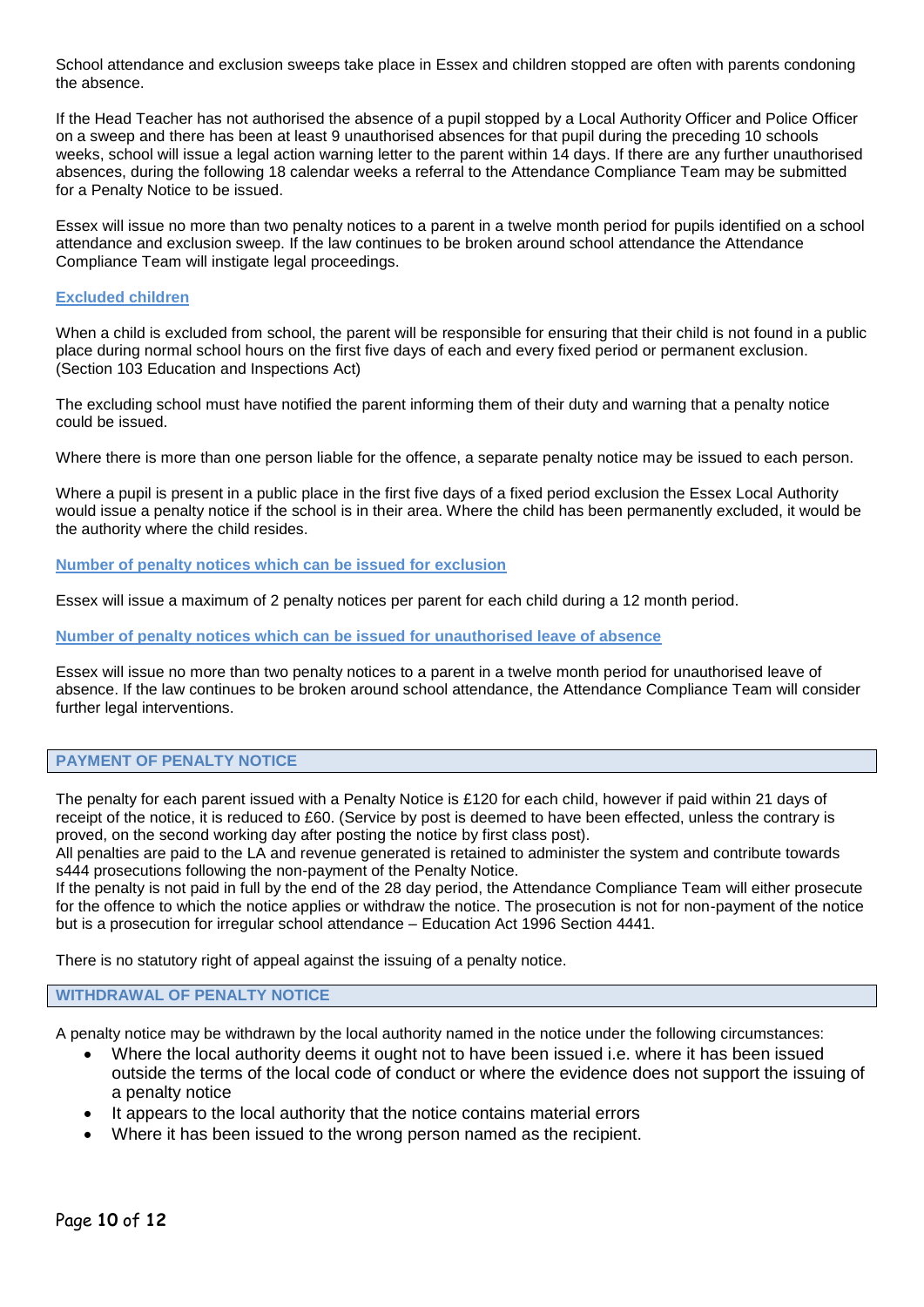The Attendance Compliance Team and its local partners will review this Code of Conduct bi-annually unless local needs require otherwise.

**VERSIONS**

Original Code of Conduct was introduced in September 2004. Most recent revision - November 2017 Revised March 2019 for implementation from April 2019

Page **11** of **12 Annex B**